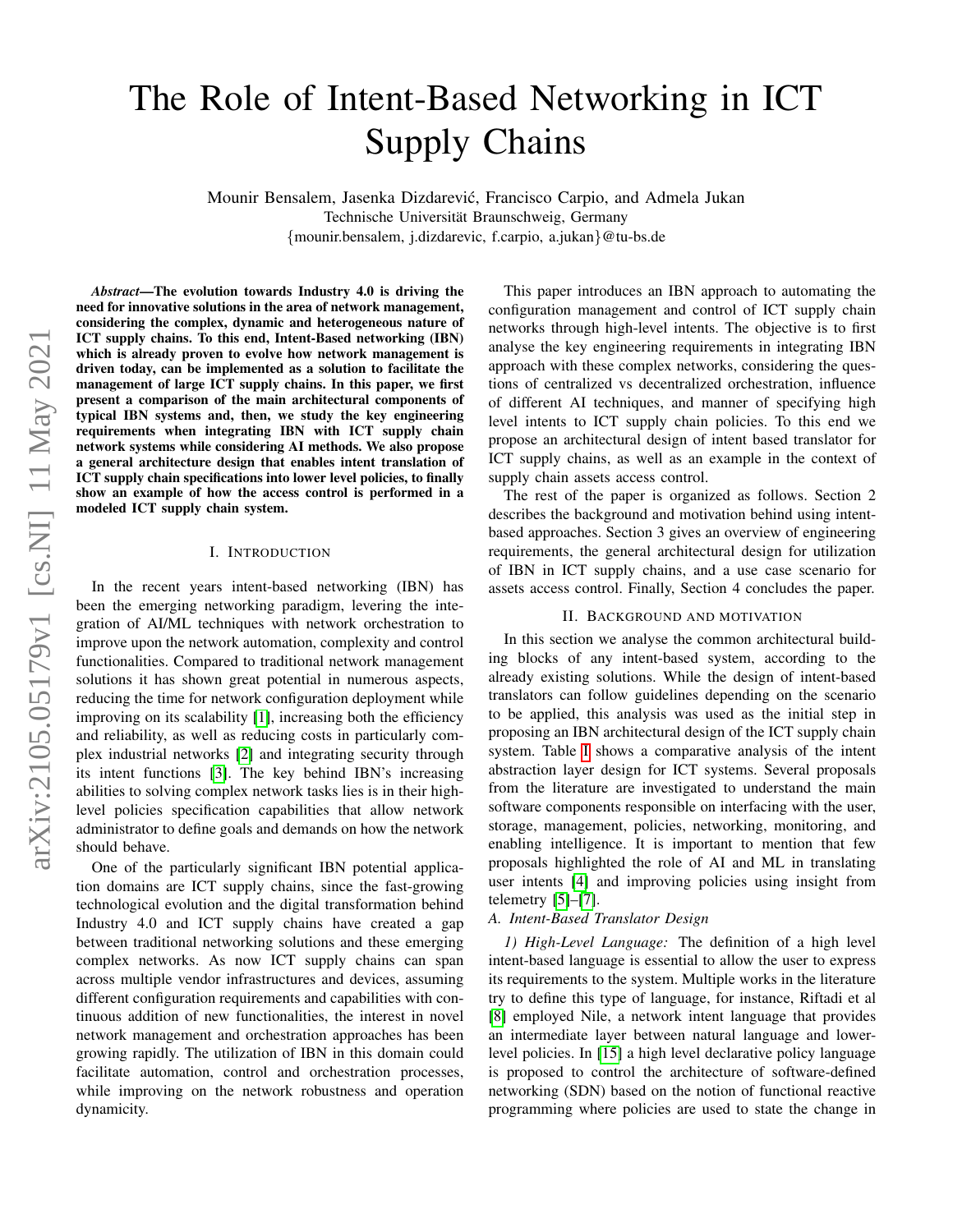<span id="page-1-0"></span>

|             | Work Interface         | <b>Management</b>                  | <b>Storage</b>                              | <b>Policies</b>                   | <b>Network</b>            | <b>AI/ML</b> | Monitoring | <b>Application</b>                     |
|-------------|------------------------|------------------------------------|---------------------------------------------|-----------------------------------|---------------------------|--------------|------------|----------------------------------------|
| [8]         | GUI                    | intent parser & com-<br>piler      | service<br>library                          | policy<br>builder                 | switch<br>con-<br>troller | no           | no         | switches<br>programmability            |
| [9]         | extended<br><b>NBI</b> | &<br>intent<br>manager<br>compiler | vocabulary<br>store                         | conflict<br>checking              | <b>SDN</b><br>controller  | no           | yes        |                                        |
| [10]        | GUI, Alexa             | intent engine & com-<br>piler      | MariaDB                                     |                                   | floodlight<br>controller  |              | no         | network visualiza-<br>tion             |
| $[11]$      | UI                     | &<br>intent<br>manager<br>compiler | service reg-<br>istry                       | service<br>integration<br>element | <b>SDN</b><br>controller  | no           | no         | SDN applications                       |
| $[12]$      | GUI, Alexa             | intent engine                      | database                                    |                                   | Ryu<br>controller         | no           |            | self-Healing SDN                       |
| $[7]$       | <b>NBI</b>             | intent manager                     | policy store                                | policy<br>configurator            | resource<br>controller    | LSTM, GAN    | yes        | orchestration<br>of<br>network slicing |
| $[5]$       | <b>NBI</b>             | policy parser                      | policy store                                | conflicts<br>management           | <b>SDN</b><br>controller  | heuristics   | yes        | SDN-packet<br>processing               |
| [13]        | <b>REST API</b>        | intent engine                      | no                                          | <b>PCE</b>                        | Ryu<br>Controller         | no           | no         | mobile<br>backhauling                  |
| [6]         | GUI                    | intent manager                     | policy store                                | policy<br>configurators           | FlexRAN,<br>open MANO     | DL, GAN      | yes        | network slicing                        |
| $[4]$       | slack API              | intent<br>manager<br>&<br>compiler | ontology and<br><b>RDF</b>                  | conflict<br>checking              |                           | <b>LSTM</b>  |            | high-speed<br>networks                 |
| $[14]$      | <b>NETCONF</b>         | extractor & compiler               |                                             | convertor                         |                           | no           | no         | IoT device config-<br>uration          |
| our<br>work | GUI                    | &<br>intent<br>manager<br>compiler | policy store,<br>intent store,<br>telemetry | policy<br>configurator            | resource,<br>controller   | RL, LSTM     | yes        | ICT supply chain                       |

TABLE I: Comparative analysis of intent-based architectural components

network conditions. In [\[5\]](#page-5-4), it is defined an Open Software Defined Framework (OSDF) policy language used to provide a high level API in order to express network requirements by managers and network administrators. [\[16\]](#page-5-15) uses a Controlled Natural Languages (CNL), which sets restrictions on inputs by the definition of grammar model. In this case, CLN was employed to control blockchain selection queries, as mapping requirements to a particular blockchain needs expertise and knowledge about the existing blockchain implementations. Recent development of natural language processing (NLP) algorithms [\[10\]](#page-5-9), [\[12\]](#page-5-11) show how voice-assisted technologies have been used to manage the network as well.

*2) Interfaces:* The initial works on intent-based interfaces support imply their abilities of managing internal and external interactions independently from the underlying network technologies. In the approach by Szyrkowiec et al [\[17\]](#page-5-16), the intents issued by a client application, are submitted through a representational state transfer (REST) northbound interface (NBI). Similarly, in the work by Zeydan et al [\[18\]](#page-5-17), intent based NBI of NIC allows descriptive way to obtain what is desired from the network using any kind of protocols, including OpenFlow, BGP, and Netconf. In the work by Pham et al [\[11\]](#page-5-10), the controller's NBI and core services are used as the atomic layer in the service orchestration because the application wants to retrieve abstract network topology provided by the controller. The intent layer in Han et al [\[9\]](#page-5-8) provides extended North Bound Interface (NBI) that is used by various applications.

Mahtout et al [\[4\]](#page-5-3), deployed EVIAN, an approach for using ML for intent-based provisioning, the EVIAN client provides an intelligent chatbot interface, via Slack, to users in order to understand their network requirements and science needs.

*3) Manager/Parser:* In the [\[2\]](#page-5-1), authors have recognized a core component of IBNs, which interacts with most of the other components, naming it an Intent Processor. This core component is responsible for accepting high level intents expressed by users (applications) using a semantic language or through other appropriate user interfaces. For instance, it can receive input in plain English and, in turn, it can translate that into say, Algebraic Modelling Language, which can be easily understood by a mathematical solver. In [\[5\]](#page-5-4), the similar functionality has been been identified under the name Policy Parser, responsible for analyzing application-based policies.

*4) Policy Builder:* In the work by Abbas et al [\[6\]](#page-5-13) on creating core network slices through IBN, the policy configurator extracts the information related to resources from the graph, provided by the intent manager and converts the specifications into a slice template. That slice template is according to the network orchestrator acceptable format; for example, for the OSM core, the policy configurator can give the slice template in form of a JSON file which contains the information related to the deployment of network functions and their mapping.

*5) Compiler:* The intent compiler is one of the key functionalities related to IBN system design, with the task of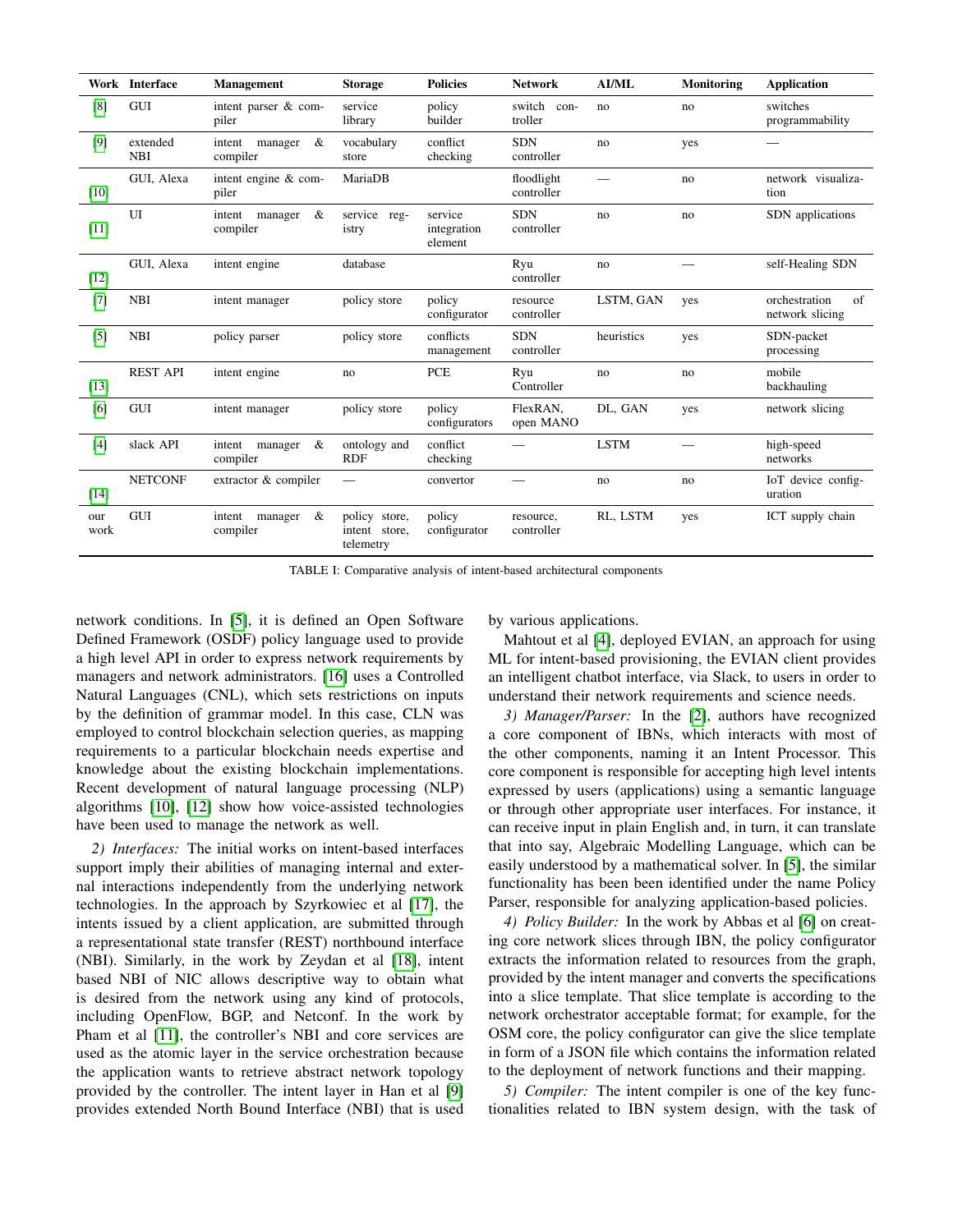converting the translated specifications or policies into technical configurations expected to realise the intent. As such it has been a focus of numerous research works. In [\[14\]](#page-5-14) it is used to generate a low-level configuration XML format from the low-level configuration data using context-free grammar CFG. In [\[19\]](#page-5-18) extracted data is converted to network security function required data via Data Converter. In [\[8\]](#page-5-6) an element called P4 code generator is proposed to generate a working P4 program with the input of a policy graph introduced by the user as an intent, while in [\[20\]](#page-5-19) generic constraints are converted into technology-specific ones, to be later applied by network controller.

*6) Knowledge Base (KB):* The KB is a database that stores all the necessary information for the intent based system, such as predefined policies, intent vocabularies and telemetry used for improving policy building and intent translation process. In the recent IBN works, KB has been mostly recognized under the name policy store [\[5\]](#page-5-4)–[\[7\]](#page-5-5). Its main tasks include storing and retrieving application-based network policies that a user enters to the system. As such, it has been used to access the current active policies in the system, allowing network administrators to create, read, update, delete policies at runtime. In systems like [\[8\]](#page-5-6), the policy store represents an action library containing P4 code templates, that can be parsed by the intent engine into a policy graph.

#### *B. Application in ICT systems*

With an increased interest in the automation of network orchestration, the emerging IBN approaches are being extensively analysed for its utilization in numerous application fields, from vehicular, IoT and 5G scenarios, to its potential in provisioning intent-based security policies and services.

One of the most interesting application assumed to benefit of IBN has been the Vehicle Network Management with its distributed and self-organizing networks composed of diverse and enormous number of high-speed vehicles; Here, IBNbased policies are expected to manage vehicular networks towards an intelligent network behavior according to the underlying applications or IoT workflows, as well as help in minimizing the energy consumption and reducing of network latency. An example can be seen in [\[21\]](#page-5-20), where the authors designed an IBN control framework over the SDN architecture in the vehicular edge computing ecosystem, achieving the set goals of improving on network energy efficient and latency reduction. network latency. High-level programming abstractions and declarative languages [\[13\]](#page-5-12) are posed to significantly benefit mobile networks and applications as well, due to the increase in their complexity over the years. This can be seen in the design and prototype implementation of an Intent-based mobile backhauling interface for 5G networks presented in [\[13\]](#page-5-12) and in [\[22\]](#page-5-21), where a wireless home automation system with automatic spoken word into text commands translation was proposed.

The possibilities of smart network management and control with IBNs have also been appealing with industrial solutions, with Huawei [\[23\]](#page-5-22) developing an IBN product called Intent-

Driven Network (IDN) for its cloud solution. Likewise Open-DayLight Controller Platform has been involved in numerous strategies on enabling the utilization of intents with Network Intent Composition (NIC) [\[24\]](#page-5-23), Group-based Policy (GBP) intent abstraction [\[25\]](#page-5-24), and NEMO [\[26\]](#page-5-25) language.

The full potential of IBN approach is probably most evident in network security, where the security can be incorporated as an integral part of intent-based networking across "intent," "automation," and "assurance" functions. With their continuous loop frameworks, IBNs have proven to provide ongoing protection and alignment to security policy and compliance requirements [\[3\]](#page-5-2). Moreover, IBN implementation can provide traffic segmentation based on business roles for connections to remote or cloud computing sites to simplify threat protection and reduce the attack surface [\[3\]](#page-5-2). A policy-driven security orchestration framework were presented in has also been presented in [\[27\]](#page-5-26) in SDN/NFV-aware IoT scenarios.

#### III. SYSTEM DESIGN FOR ICT SUPPLY CHAINS

#### *A. Requirements Engineering*

Deployment of IBN network orchestration and policy-based automation solutions in ICT supply chain management carries a great potential. But, in order to leverage this potential the future system design needs to adequately address some of the main requirements which affect both of these domains, and can be assumed to be critical in their integration.

Centralized/decentralized orchestrating approach: When opting for a straightforward automation and deployment of intents, with the total control being handed over to a single node with the complete knowledge of the network, the choice would be a centralized network orchestrator. This approach comes at a price of that the central node machine running the orchestrator would have to have significant storage and processing power in order to maintain information for potentially very large network. With a decentralized approach, distributed orchestrators maintain an incomplete information of the network, allowing higher levels of scalability but introducing its own challenge regarding the efficient processing of intents across multiple orchestrating nodes [\[1\]](#page-5-0). A similar discussion is led in assessing the advantages and disadvantages of centralized and decentralized control and orchestration strategies in todays complex ICT supply chains environments has to be considered during the design phase of the management system. The more traditional centralized approaches which often assume complete information sharing among different SC organizational system components with the a top hierarchical decision making authority have been noted to offer more stable environments, faster decision making and easier coordination. On the other side decentralized approach, with orchestration and decision making left to individual SC organizational system components, benefits the SC efficiency.

Intent specification: One of the crucial issues in IBN has been on how to actually specify high-level intents, and here there is still a lack of standardized solutions. And while there are ongoing efforts towards improving the ways intents can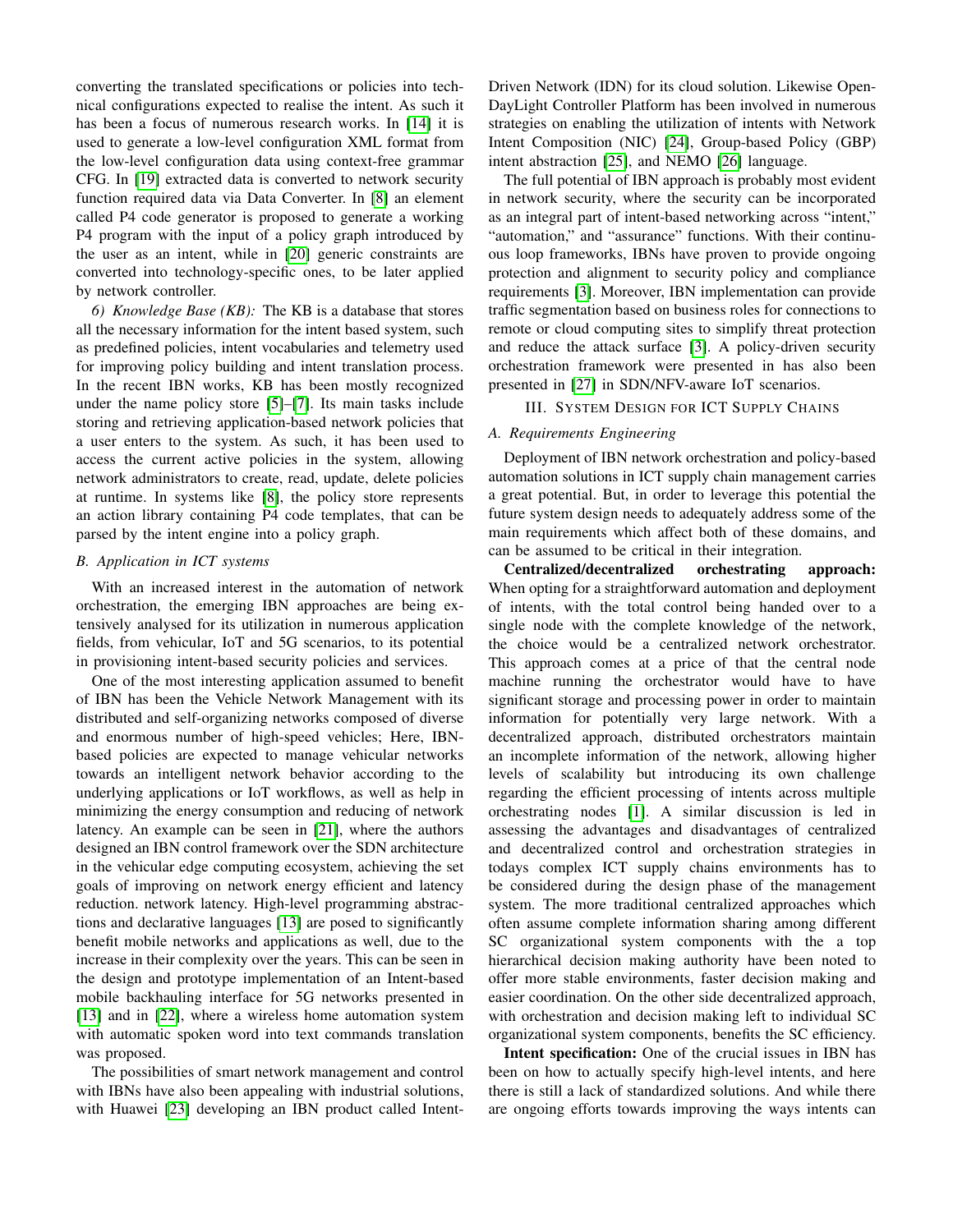<span id="page-3-0"></span>

Fig. 1: Intent-based translator design for ICT supply chain networks

be described and approaching the naturally spoken languages (e.g NEMO and INDIRA), how this will relate to translating intent-based policies is to be discussed, but a general language model will be required in order to provide a scalable solution for different ICT supply chain systems.

AI technologies: Both IBN and ICT supply chains have been greatly influenced by the advances in the domains of AI and ML. In case of AI-powered IBNs, the performances have been improved by using AI in network analysis and intent implementation as well as using AI-based heuristics for solving constrained optimization problems. Here the challenge lies in a critical issue for any AI/ML algorithm - the lack of data. To tackle this we can assume that IBN will have to operate for certain amount of time to have enough data available, so it will be necessary to assess how to use data collected from the pre-IBN deployment. Moreover, when leveraging the potential of AI techniques for IBN applications in supply chain management (SCM) there are two additional questions that need to be addressed. Firstly, the question of leveraging the potential of natural language processing (NLP) [\[28\]](#page-5-27) in improving human–machine interactions in SCM should be addressed. Secondly, as supply chains are particularly important from industrial networks perspective, in case of an incident it is a requirement to obtain the explanation behind it, which can be difficult in case it is a consequence of an IBN automated algorithm reaction [\[2\]](#page-5-1).

Closed-loop verification: With closed-loop verification method, IBNs maintain the enforced network state and configuration through intents, which can be expressed as series of smaller network element configurations [\[29\]](#page-5-28). The problem lies in the complexity of this process, which assumes constant system and network configuration adjustments in order to satisfy desired system requirements and can result in autonomous remediation errors or unwanted delays. The complex system

architectures as the ones behind SC scenarios will need to improve on this method, as a seemingly small configuration adjustments can affect the entire network across.

Single vs Multi-Domain: Majority of the IBN deployment and research work focuses on single-domain network approach, with the orchestrator centralization. However, this kind of approach is insufficient in addressing the SCM scenarios, as they normally extend across multiple companies, decision-makers and network domains. To address this particular issue there is a need for shifting towards a more multidomain oriented IBN approach, where an intent framework will be implemented in a manner that would ensure end-to-end network orchestration across multiple potential SC domains.

## *B. Architecture Design*

The intent based translator aims to automate the configuration management of ICT supply chain networks. Thus, we propose a general software architecture for the intent abstraction layer, as shown in Fig[.1.](#page-3-0) Supply chains include various organizational partners that own different parts of the supply chain and need to cooperate in order to successfully deliver a final product or service. The management solution of such network will allow different network administrators to easily configure and control the network via high-level intents. A plain text, that is restricted by a predefined high-level language, is input by the user, using a dashboard that communicates the information via an intentbased interface. This interface is developed as to facilitate the human machine interactions, considering the ability to control the infrastructure using high-level intents for security assessment, network service management and control. From here, as shown in Fig[.1,](#page-3-0) high-level intents are translated and parsed by the intent manager into a structured format, using natural language processing techniques. A knowledge base is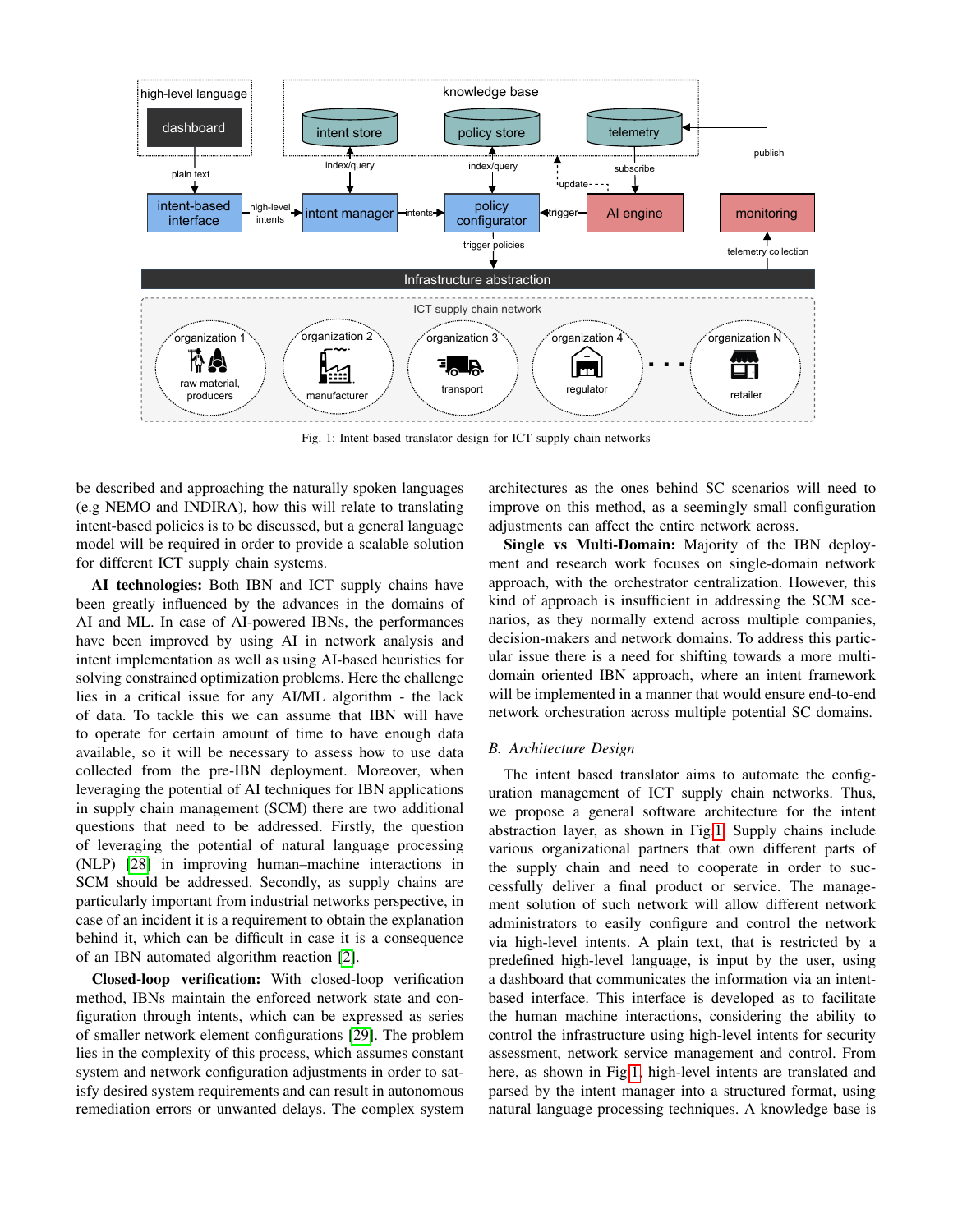<span id="page-4-0"></span>

Fig. 2: Supply chain abstraction building block

then used to store the intent vocabularies in a json format, where it is used by the intent manager to determine the intent specifications. The vocabularies inside the knowledge base can be enriched dynamically, improving the system scalability and capability to manage supply chains of different contexts. After producing a structured format of an intent with user requirement specifications, the intent is sent to a so-called policy configurator component, responsible on matching the user requirements with existing policies that can be applied in the infrastructure. This component will then check the existing policies stored in the knowledge base in a defined policy store that can be updated and accessed by developers and experts in order to define new policies. The created policies are mapped by the policy configurator into a lower level format, after checking for possible conflicts among them. The policy configurator is also responsible for triggering the network controller, using defined APIs. In proposed system we also consider the possibility of smartly reconfiguring the network based on insights from the system. Metrics are collected by monitoring tools from all the network elements, and used to periodically update the knowledge base, which includes telemetry as well as storing policies and intent vocabularies. A component called AI Engine is responsible on analyzing the data coming from the system, predicting the network status, and automatically configuring the policies.

### *C. Example of Supply Chain Assets Access Control*

An overview of the SC abstraction proposed in our example is illustrated in Fig. [2.](#page-4-0) Organizations are in the top of the hierarchy and represent companies, consortiums or institutions that belongs to the supply chain. Realms consist of an environment within an organization that shares common security policies and rules. Domains are a set of assets with certain relationship, for instance, they share the same network, location or infrastructure.

*1) Intent Language Definition:* We define a simple grammar for SC asset access control as an intent language, based on a context-free grammar standard: the Extended Backus-Naur Form (EBNF) [\[30\]](#page-5-29). The defined grammar in Grammar [1](#page-4-1) is a CNL that allows the system administrator to grant access to users for a certain asset in the system, restricted to specific organization, realm, or domain at a certain working time. This proposal is a general definition of the grammar, and can be enriched with more details related to the nature of an asset, the composition of a supply chain, the structure of a company, and finally the type of users.

*2) Intent Manager:* It parses the input plain text into a json file using the defined high-level language and regular

<span id="page-4-1"></span>

| $\langle$ <i>intent</i> $\rangle$ | $\Rightarrow$ $\langle users \rangle$ is $\langle permission \rangle$ to access to $\langle asset \rangle$<br>$\langle spot\rangle$ at $\langle timeframes\rangle$  |
|-----------------------------------|---------------------------------------------------------------------------------------------------------------------------------------------------------------------|
| $\langle users \rangle$           | $\Rightarrow$ $\langle user \rangle$ (, and ) $\langle user \rangle$                                                                                                |
| $\langle user \rangle$            | $ ::=$ [a-z0-9]+                                                                                                                                                    |
|                                   | $\langle permission \rangle$ ::= allowed   blocked                                                                                                                  |
|                                   | $\langle asset \rangle$ ::= domain   realm   organization                                                                                                           |
| $\langle spot\rangle$             | $ ::=$ [a-z0-9]+                                                                                                                                                    |
|                                   | $\langle timeframes \rangle$ ::= $\langle timeframe \rangle$ (, and ) $\langle timeframe \rangle$                                                                   |
|                                   | $\langle$ <i>timeframe</i> $\rangle$ ::= $\langle$ <i>morning shift</i> $\rangle$   $\langle$ <i>late shift</i> $\rangle$<br>$\langle$ <i>night shift</i> $\rangle$ |
|                                   | $\langle$ <i>morning shift</i> $\rangle$ ::= [6:00-13:59]                                                                                                           |
|                                   | $\langle late \, shift \rangle$ ::= [14:00-21:59]                                                                                                                   |
|                                   | $\langle night\ shift\rangle$ ::= [22:00-5:59]                                                                                                                      |
|                                   |                                                                                                                                                                     |

Grammar 1: SC Assets Access Control Intent

expressions (regex approach). The parsing process can be improved using ML techniques to allow the user to employ multiple vocabulary options. The intent manager reads the intent store from the knowledge base and try to match the existing vocabularies and structures with the input text. Finally a json file with user specifications is generated and sent to the policy configurator.

*3) Policy Configurator:* It matches the requirements specifications received from the intent manager with the existing policies stored in the policy store. It solves conflict between intents and generates valid policies. Conflicts can happen between policies while compiling intent specifications. A user can be restricted from access to assets in realm *o1-r1* using a following intent : *user-x is not allowed to access to realm o1-r1*. The policy configurator will map the intent into high level policies such as:

*check user-x in database of Users block user-x to access assets in o1-r1 alert admin in o1*

When the administrator wants to give the user access to assets in organization *o1*, the following intent can be written: *user-x is allowed to access to organization o1*. This intent will create a conflict with the previous intent during the policy translation, as it will allow the user to access to realm *o1-r1*, which is inside the organization *o1*. In order to solve this issue, conflict checking needs to be considered and implemented. A solution to the mentioned conflict can be translated to the following high-level policies:

*check user-x in database of Users allow user-x to access assets in o1 except o1-r1 alert admin in o1*

Other conflicts should be analysed considering the organizational structure, the existing policies and the possible human